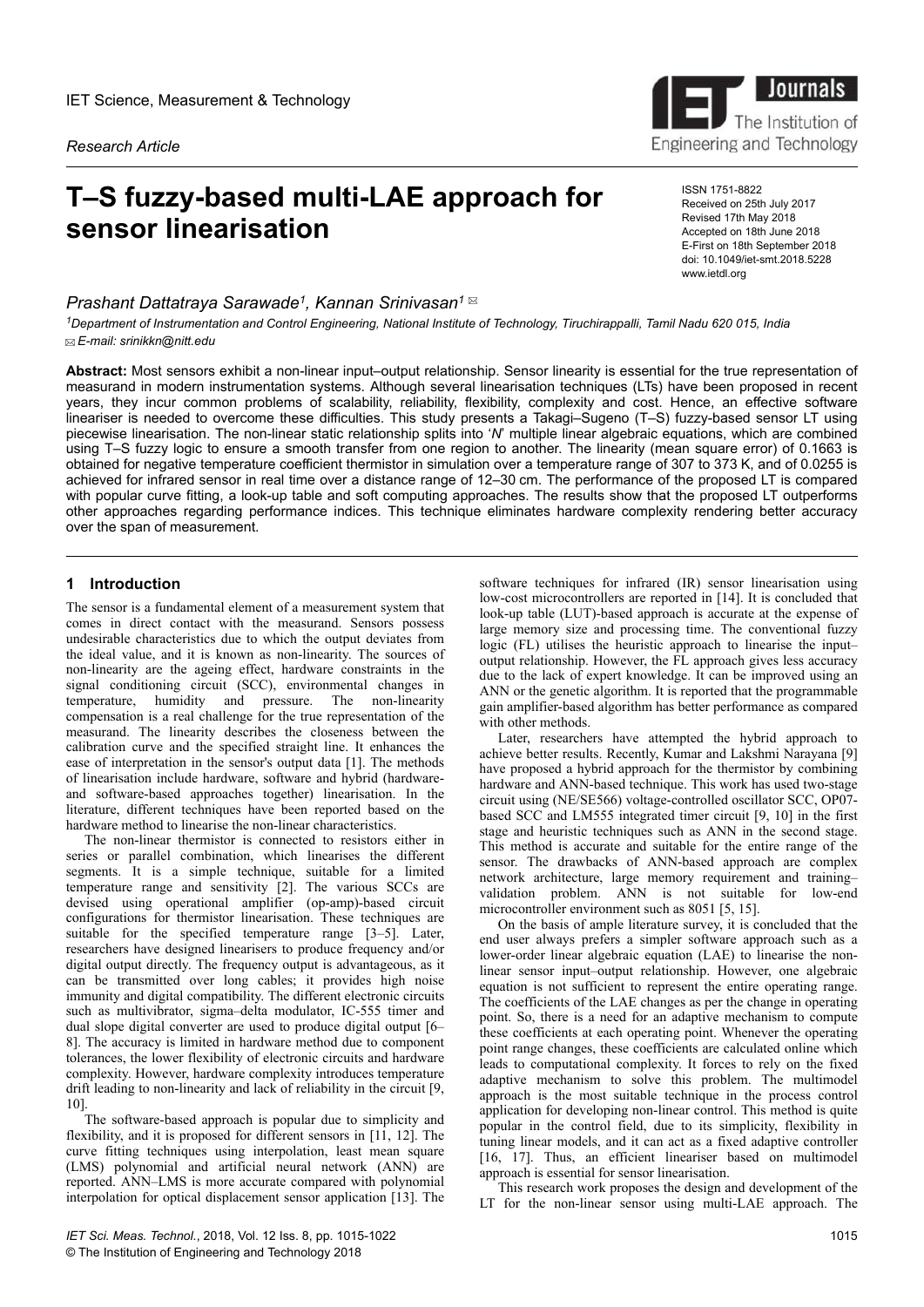

**Fig. 1** *Schematic representation of inverse transformation*

simpler piecewise linearisation is used to find out the multi-LAE. These local LAEs are combined using the T–S FL to ensure a smooth transition. The contribution and organisation of this paper is as follows: the mathematical model formulation, T–S fuzzybased multi-LAE approach implementation (block diagram and flowchart) and merits of the proposed LT are discussed in Section 2. In Section 3, the proposed LT is demonstrated via thermistor linearisation in simulation and real-time platform and the performance is compared with other popular approaches as reported in the literature. In Section 4, the experimental setup and the results regarding performance metrics with linearity and graphical analysis for microcontroller-based IR sensor linearisation are reported. The conclusion is presented in Section 5.

## **2Design and development of sensor linearisation using T–S fuzzy-based multiple model approach**

In this section, the mathematical model formulation, block diagram and flowchart representations are discussed. The introduced section highlights the merits of the proposed LT as compared with other approaches.

## *2.1 Mathematical model formulation*

The non-linear sensor characteristic is represented as

$$
Y = \varphi(X) \tag{1}
$$

where *X* is the measurand, *Y* is the sensor output and  $\varphi$ (.) is the non-linear function which relates *X* and *Y*.

In the real-time process measurement, only the sensor output (*Y*) is available. On the basis of the sensor output, the measurand is to be estimated as shown in Fig. 1. The estimated measurand  $(\hat{X})$  is represented as

$$
\hat{X} = \bar{\varphi}(Y) \tag{2}
$$

The sensor linearisation is to find out the reciprocal or inverse transformation function as per (2).

The T–S fuzzy-based multi-LAE technique is proposed in this work as per (4)–(10). The entire operating range of the sensor static characteristic is divided into '*N*' operating ranges by applying the piecewise linearisation technique (LT). The  $\bar{\varphi}_j(Y)$  is represented as '*N*' LAEs as given below:

$$
\overline{\varphi}_j(Y) = a_j + b_j Y \tag{3}
$$

where  $a_j$  and  $b_j$  are the LAE coefficients of every '*j*th' operating region.

T–S fuzzy is described by IF–THEN rules, for one premise variable which has the following form of fuzzy rules [18].

 $R_j$ : If *z* is  $A_j$  then

$$
\hat{X}_j = \bar{\varphi}_j(Y), \quad (j = 1, 2, 3, ..., P)
$$
 (4)

where '*P*' is the number of rules, i.e. equal to the number of local LAE. In general,  $P = N$  and  $A_j$  is the fuzzy set. *z* is the premise variable and  $w_j$  is the weighted value of fuzzy membership function.

The output of the T–S fuzzy model is the estimated measurand and it is represented as follows:

$$
\hat{X} = \sum_{j=1}^{N} \left[ h_j(z) \right] \hat{X}_j \tag{5}
$$

where the membership grade  $h_j(z)$  is defined as follows:

$$
h_j(z) = \frac{\mu_j(z)}{\mu(z)}\tag{6}
$$

$$
\mu_j(z) = w_j \tag{7}
$$

$$
\mu(z) = \sum_{j=1}^{N} w_j \tag{8}
$$

It should be noted that the grade of membership should be

$$
h_j(z) \in [0, 1] \tag{9}
$$

and

$$
\sum_{j=1}^{N} h_j(z) = 1
$$
 (10)

#### *2.2 Block diagram and flowchart representation*

The block diagram of the proposed LT is shown in Fig. 2. The static characteristic of the non-linear sensor is obtained from the measurand and the sensor output. Subsequently, the static characteristic is divided into local regions using the piecewise LT. The local regions are fitted with '*N*' number of LAE based on the range and accuracy. The coefficients of LAEs are obtained from static characteristic using linear regression procedure. The sensor linearisation is an inverse transformation and the sensor output is selected as a scheduling variable to combine the multi-LAE.

The proponent's firmware is developed in the MATLAB editor. In real-time implementation, this algorithm is fused into Arduino integrated development environment (IDE) to perform system online. In the last stage, the T–S fuzzy-based scheduler is used to combine multi-LAE and to evaluate the performance. The type and shape of the membership function are problem dependent and the preferred membership function is triangular or trapezoidal to maintain simplicity [18, 19]. The flowchart for the implementation of the proposed LT as described above is shown in Fig. 3 to validate the performance of negative temperature coefficient (NTC) thermistor and IR sensor in the following section.

#### *2.3 Merits of the proposed LT*

The merits of the proposed LT are discussed regarding the best features of different approaches. The proposed LT has several benefits than other approaches as per the designer and end user viewpoint. It is a fixed adaptive mechanism in which defuzzification is not required. In many practical applications, finding the inverse model is challenging, time-consuming and sometimes inverse never exists [20]. In the proposed LT, multi-LAE based on the inverse transformation is designed for sensor output. The proposed LT incorporates flexible tuning of these LAEs so that the inverse model can be easily developed, tested and realised. It is a simple software approach that overcomes hardware and architecture complexity. Scalability is referred to as the ease with which the system can be sized or modified over the non-linear range. The proposed LT provides ease in the modification which overcomes the limitations of hardware-based linearisation. Reliability describes the failure free operation over the non-linear range. The salient features of the proposed LT are compared with other methods which are reported in the literature as summarised in Table 1.

## **3Thermistor linearisation using T–S fuzzy-based multi-LAE approach**

In this section, the systematic way of thermistor linearisation using T–S fuzzy-based multi-LAE approach is demonstrated in both simulation and real-time environment.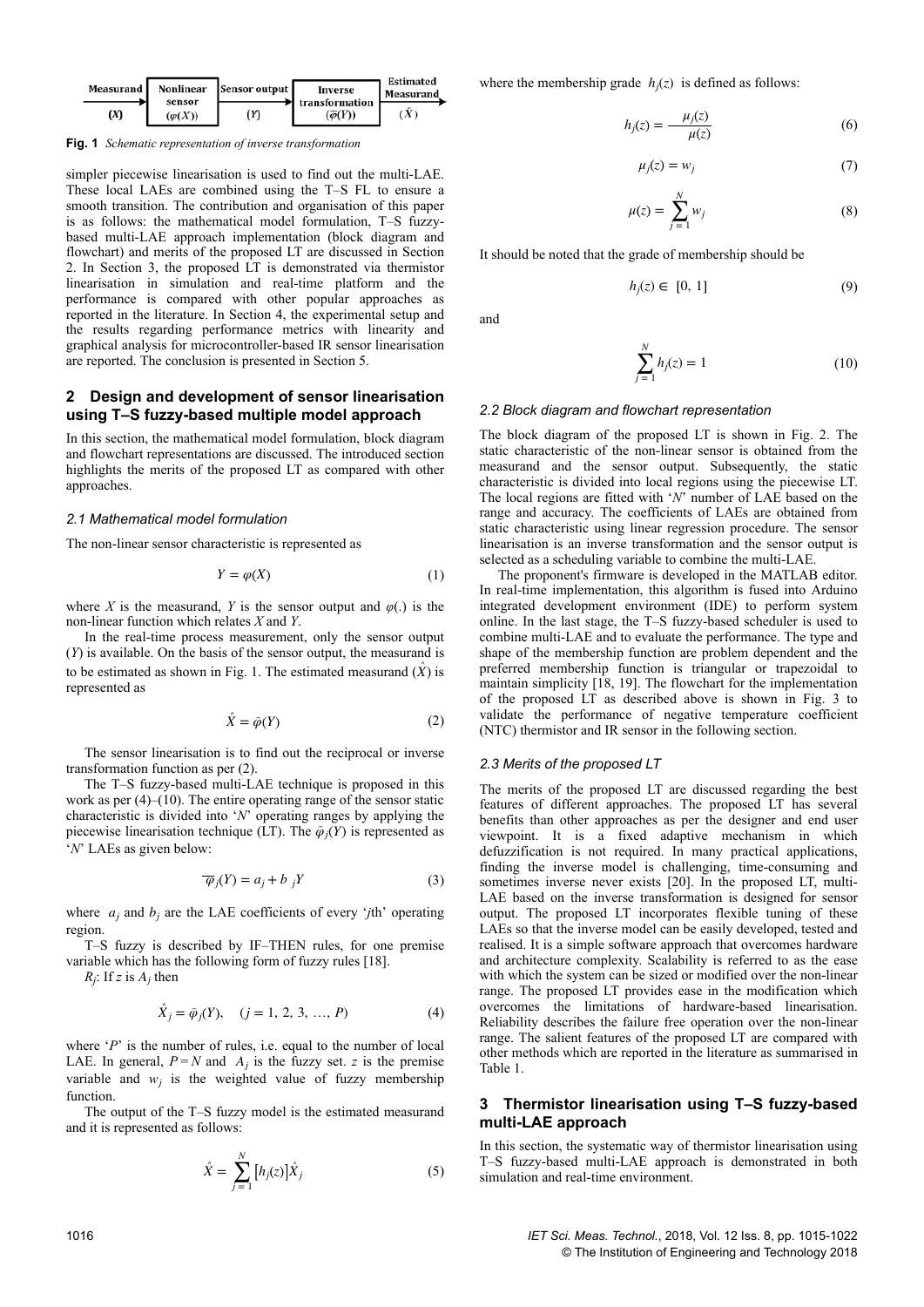

**Fig. 2** *Block diagram of the proposed LT*



**Fig. 3** *Flowchart of proposed LT*

## *3.1 Simulation environment*

The standard NTC thermistor characteristic equation which relates temperature and resistance is given below [9]:

$$
R_{\rm t} = R_{\rm o} \exp\left[\beta \left(\frac{1}{T_{\rm t}} - \frac{1}{T_{\rm o}}\right)\right]
$$
 (11)

where  $R_t$  is the thermistor resistance at input temperature ( $\Omega$ ),  $R_o$  is the resistance at the reference temperature  $(\Omega)$ ,  $T_t$  is the input

T-S fuzzy based Inverse model  $\lbrack \bar{\varphi}(Y) \rbrack$ 

temperature (*K*),  $T_0$  is the reference temperature (*K*) and  $\beta$  is the thermistor material constant (*K*).

The static characteristic of the NTC thermistor is obtained by simulating the non-linear (11) and by using the value of parameters as reported in Table 2. The proper LT is required to get the linear relationship between the temperature and resistance as shown in Fig. 4.

In this work, the LT is implemented using the T–S fuzzy-based multi-LAE approach as reported in Section 2. The static characteristic is presented in Fig. 5*a*. It is evident from Fig. 5*a* that operating range (307–373 K) of NTC thermistor is highly nonlinear. One LAE is not sufficient to represent the entire operating region. Mean square error (MSE) performance criterion is used for selecting the number of LAEs. Initially, the number of LAEs is assumed as two, and the corresponding MSE value is large as shown in Fig. 5*b*. It indicates that as the number of LAEs increases, MSE decreases rapidly. It is explicitly clear that, up to seven LAEs, the error decreases rapidly and when it approaches eighth LAE, the level of MSE variation is minimal. Hence the number of LAEs is selected as seven, and its corresponding coefficients are obtained using linear regression procedure as reported in Table 3. These LAEs are combined using thermistor output resistance as the scheduler. At first, these LAEs are combined using the crisp-based scheduler. It exhibits sudden bumping action during the transition from one region to another. To achieve a smooth transition, these LAEs are combined using the T–S fuzzy-based scheduler with a membership function as shown in Fig. 6*a*. The multi-LAEs are combined using T–S fuzzy-based scheduler outperforms, crisp scheduler and other approaches excluding LUT method as shown in Fig. 6*b*. The performance of both the schedulers is compared with other approaches (as reported in [14, 15]) using performance indices (as reported in the Appendix). It is inferred from Fig. 6*c* that the linear fit is not accurate due to non-linear thermistor characteristic. The polynomial fitting has improved performance concerning MSE and standard deviation (STDV). The seventhorder polynomial is used to fit the thermistor data. LUT method is highly accurate due to the replica of input and stored data sets. However, in real-time accuracy depends on many factors such as LUT size and analogue-to-digital converter (ADC) resolution. The backpropagation neural network (BPN) shows better performance in training the data set. An independent test is carried out for testing and validation and its performance deteriorates at some of the data points which affects overall accuracy. The proposed LT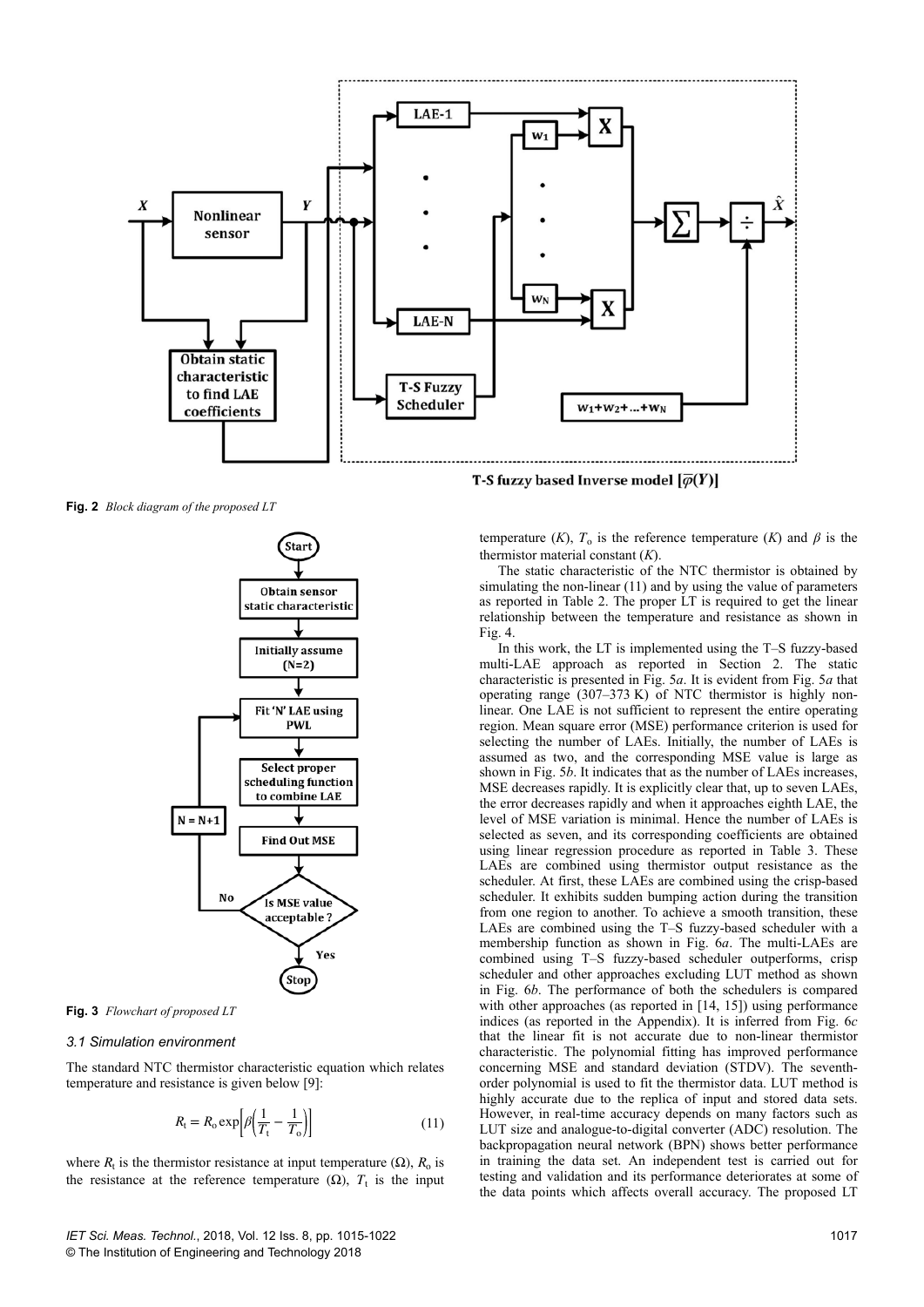| Table 1                                 | Comparative features of different LTs                 |                                                  |                                             |                                                                                    |
|-----------------------------------------|-------------------------------------------------------|--------------------------------------------------|---------------------------------------------|------------------------------------------------------------------------------------|
| <b>Features</b>                         | Hardware method [3-8]                                 | Software method [11-<br>141                      | Hybrid method [9, 10]                       | Proposed LT                                                                        |
| scalability and<br>expandability        | low due to hardware limitations                       | low due to hindrance<br>nature                   | low due to limitations in<br>hardware parts | high due to modularity, no need to re-<br>estimate entire characteristics          |
| reliability                             | low due to chances in the<br>component's failure      | high due to robust<br>software operation         | a hardware circuit                          | medium due to failure in high due to robust software operation                     |
| flexibility and ease<br>of modification | low due to a limited operating<br>range of components | moderate                                         | low                                         | high due to modularity, homogeneous<br>and heterogeneous models can be<br>combined |
| complexity and<br>maintenance           | high due to hardware<br>components                    | low due to the absence of<br>hardware components | moderate due to an<br>integrated approach   | low due to the absence of hardware<br>components                                   |
|                                         |                                                       |                                                  |                                             |                                                                                    |

|--|

| Specified value<br>Parameter |               |  |
|------------------------------|---------------|--|
| $R_{\alpha}$                 | 5000 $\Omega$ |  |
| $T_{\alpha}$                 | 298 K         |  |
| - 13                         | 4282K         |  |

| Resistance, $\Omega$ | Temperature, K      | $a_i, K$ | $b_i$ , K/ $\Omega$ |
|----------------------|---------------------|----------|---------------------|
| $(3281 - 1941)$      | $(305.40 - 318.92)$ | 338.21   | $-0.0100$           |
| $(1941 - 1398)$      | $(318.92 - 326.53)$ | 346.09   | $-0.0140$           |
| $(1398 - 1022)$      | $(326.53 - 334.51)$ | 356.16   | $-0.0212$           |
| $(1022 - 732)$       | $(334.51 - 343.59)$ | 366.49   | $-0.0313$           |
| $(732 - 552)$        | $(343.59 - 351.78)$ | 376.89   | $-0.0455$           |
| $(552 - 407)$        | $(351.78 - 360.58)$ | 385.23   | $-0.0606$           |
| $(407 - 278)$        | $(360.58 - 371.65)$ | 395.50   | $-0.0858$           |

surmounts the linearfit, polynomial fit (polyfit), BPN and crispbased scheduler regarding the performance metrics.

#### *3.2 Real-time environment*

The experimental setup for temperature measurement is shown in Fig. 7*a*. The standard FLUKE 9009 model dual well dry block temperature calibrator with an accuracy of ±0.2°C is used as the temperature bath. The RS components make 151221 NTC thermistor (5 kΩ) is used as a sensor for temperature measurement. FLUKE make 115 true root mean square digital multimeter is used for resistance measurement with resolution 0.001 k $\Omega$  and accuracy of 0.9% during calibration. The standard op-amp IC741-based SCC is used to convert input temperature of 307–373 K into an output voltage 3.99–0.33 V. The voltage output from the SCC is fed to the Arduino Mega ADK 2560 microcontroller as shown in Fig. 7*b*.

The static characteristic of the NTC thermistor is obtained by conducting a real-time experiment. The number of LAE models is identified as seven which results in lowest MSE as per the procedure described in Section 2 and the corresponding coefficients are reported in Table 4. These LAEs are combined using thermistor output voltage as a scheduler. The proposed T–S fuzzy-based LT is compared with the linearfit, polyfit, BPN and crisp-based scheduler in real-time environment and the experimental linearity representation is shown in Fig. 7*c*.

## **4IR sensor linearisation using T–S fuzzy-based multi-LAE approach**

#### *4.1 Experimental setup*

The schematic representation of the experimental environment and the experimental setup for real-time implementation of the proposed LT is shown in Figs. 8*a* and *b*. The experimental setup consists of an IR distance sensor (Sharp 2Y0A21), Arduino Mega ADK, reflector, universal serial bus connector, Arduino IDE and ruler. The IR sensor is used for the distance measurement due to a compact size and low cost. It consists of an IR emitting diode

| Temperature(K) | <b>Thermistor</b> |     | Resistance( $\Omega$ )   T-S fuzzy based   Temperature(K) | Estimated   |
|----------------|-------------------|-----|-----------------------------------------------------------|-------------|
| œη             | $(\varphi(X))$    | (Y) | <b>Inverse model</b><br>$(\overline{\varphi}(Y))$         | $\cdot^{X}$ |





**Fig. 5** *Static characteristic*

*(a)* Thermistor static characteristic, *(b)* MSE for the number of LAE

(IRED), position sensitive detector and signals conditioning unit. The output of IRED is the modulated beam, which hits an object, and the SCC assesses the reflected light. The object position is determined using the triangulation method. These sensors are used for different applications such as energy saving equipment in automated teller machines (ATM), vending machines and robot cleaner [21].

Arduino Mega ADK is the Arduino board based on 8 bit ATMega 2560 microcontroller. ATMega 2560 operates at a maximum frequency of 16 MHz. It is a high-performance, lowpower, low-cost microcontroller with the reduced instruction set computer architecture. Successive approximation type 10 bit ADC is used in ATMega 2560 microcontroller, which has input resolution of 4.88 mV with a supplied voltage of 5 V. The digitisation error in ADC is 23.79 mV with a spread of 2.1%. The analogue input pin of the microcontroller is connected directly to the output of the IR sensor.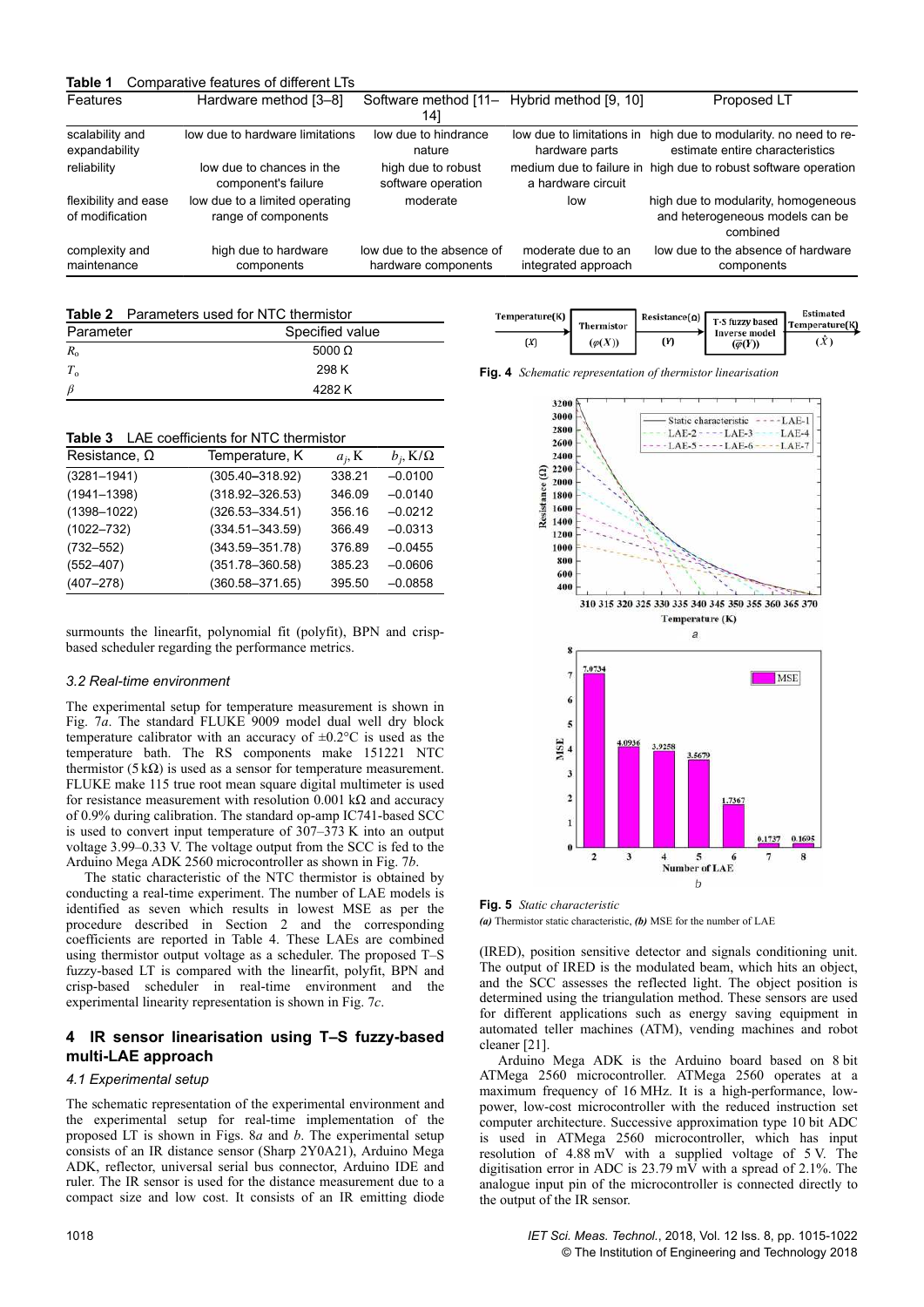

**Fig. 6** *Performance comparison using different LTs for thermistor linearisation*

*(a)* Membership function for the thermistor, *(b)* Linearity analysis of applied LT, *(c)* Graphical error analysis of thermistor

**Table 4** LAE coefficients for RS151221 NTC thermistor

| Table 4<br>LAC COUNCILISTO IN 191221 NTC MUNICIO |                |          |             |  |  |
|--------------------------------------------------|----------------|----------|-------------|--|--|
| Voltage, V                                       | Temperature, K | $a_i, K$ | $b_i$ , K/V |  |  |
| $(3.99 - 2.56)$                                  | $(307 - 319)$  | 40.466   | $-0.1191$   |  |  |
| $(2.56 - 1.90)$                                  | $(319 - 327)$  | 28.83    | $-0.0825$   |  |  |
| $(1.90 - 1.41)$                                  | $(327 - 335)$  | 21.887   | $-0.0612$   |  |  |
| $(1.41 - 1.01)$                                  | $(335 - 344)$  | 16.253   | $-0.0444$   |  |  |
| $(1.01 - 0.76)$                                  | $(344 - 352)$  | 11.727   | $-0.0312$   |  |  |
| $(0.76 - 0.55)$                                  | $(352 - 361)$  | 8.9537   | $-0.0233$   |  |  |
| $(0.55 - 0.33)$                                  | $(361 - 373)$  | 7.1495   | $-0.0183$   |  |  |

To reflect the true industrial environment, the measurement noise is introduced from thermal and electromagnetic sources, which are present in the vicinity of the experimental setup. In addition to the reasons cited, the noises occur due to unknown



**Fig. 7** *Real-time environment of NTC thermistor (a)* Experimental setup for temperature measurement, *(b)* Schematic representation of real-time environment, *(c)* Experimental linearity representation

factors present in the environment. In the real-time experiment, Arduino is interfaced with LabVIEW, and it is observed that the output voltage changes randomly due to the presence of noise with a sampling of 0.1 s. Random voltage data values are considered for every calibration point using the averaging method for noise analysis [22]. The spread of each measurand data point is estimated and it is observed that STDV which varies from 2.3 to 6.4%.

#### *4.2 Experimental results*

The real-time implementation of the proposed LT and other popular approaches is carried out using the experimental setup as shown in Fig. 8*b*. The IR sensor is calibrated for input distance 12– 30 cm and the output voltage 2.0616–1.0069 V. The input–output (distance–voltage) characteristic is shown in Fig. 9.

It is interpreted from Fig. 9 that the relationship is non-linear and more LAEs are required to represent the entire measurement range. As reported in Section 2, initially the number of LAEs is assumed as two and MSE is very large as shown in Fig. 10*a*. As the number of LAEs is increased, MSE is decreased. When the LAE approaches six, MSE attains optimum value. The number of LAEs is selected as six and the corresponding coefficients are listed in Table 5. The proponent's firmware is fused in the Arduino IDE to achieve piecewise linearisation using the crisp-based scheduler, and the performance is evaluated in real-time environment. To achieve a smooth transition, the same number of LAEs are combined using the T–S fuzzy-based scheduler. It is fused in the Arduino IDE and the performance is shown in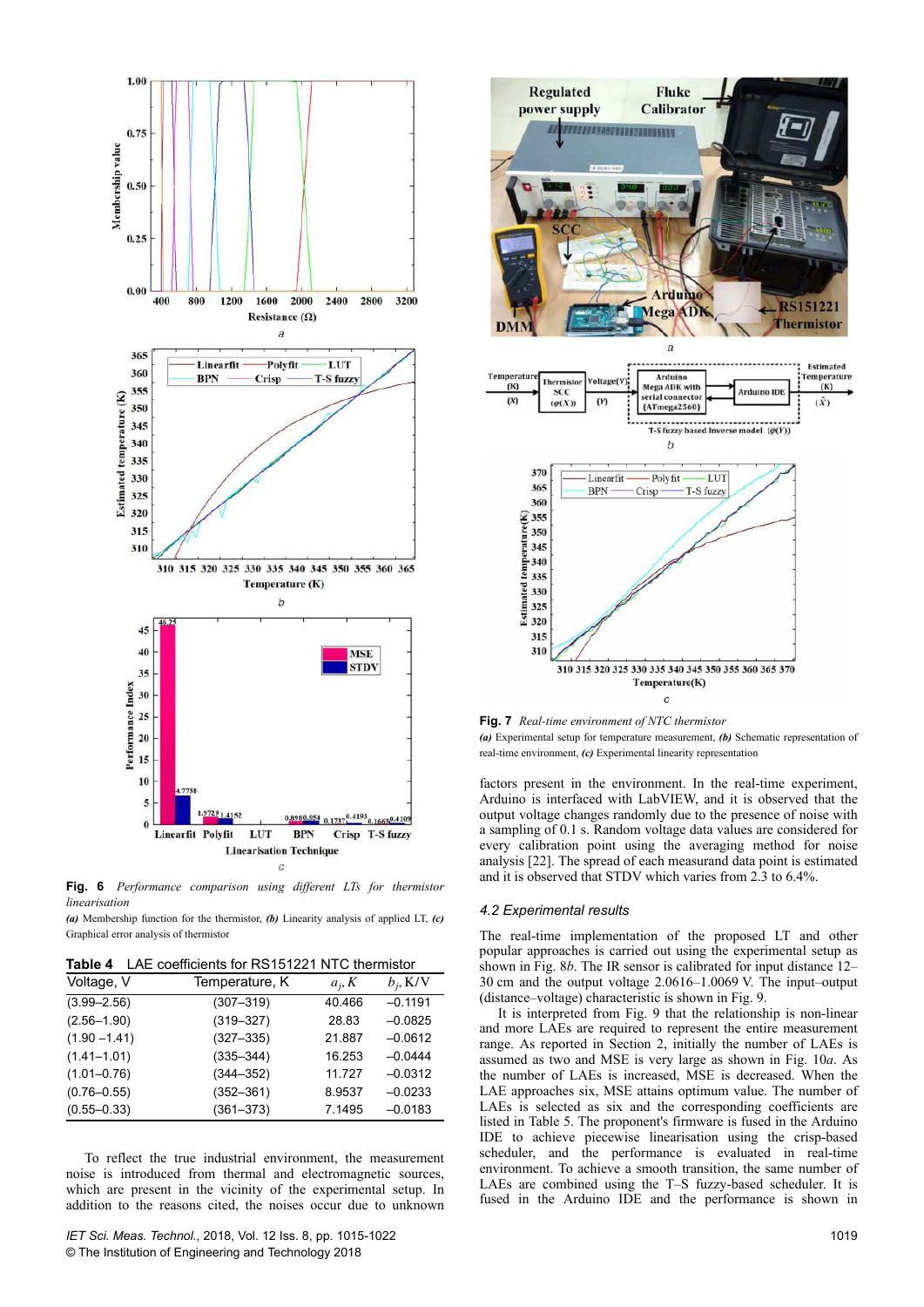

**Fig. 8** *Real-time environment of IR sensor (a)* Schematic representation of the experimental environment, *(b)* Experimental setup for distance measurement



**Fig. 9** *IR sensor static characteristic*

Figs. 10*b* and *c*. The performance of the proposed LT is compared with other popular techniques such as linearfit, polyfit of the fourth-order, LUT- and BPN-based approach, which are implemented in Arduino IDE. The performances are evaluated for all the approaches using performance indices. The linearity analysis of the proposed LT with other approaches is reported in Fig. 10*c*. The fitting error as per MSE (12) and mean absolute deviation  $[MAD - (13)]$  is calculated. The graphical interpretation of the experimental result is reported in Figs. 11*a*–*c*. A comparison of all the applied approaches regarding MSE and MAD shows that the proposed LT has the lowest fitting error. The uncertainty in the estimated output of all applied LT is calculated using STDV (15). The uncertainty analysis in output data is reported for all the techniques in Fig. 11*c*. The least dispersion spread of estimated output data is achieved using the proposed LT compared with other approaches.

#### **5Conclusion**

The linearisation of the non-linear sensor using a multi-LAE approach is demonstrated for the thermistor in simulation and realtime platform and IR sensor using a real-time environment. The non-linear sensor output is divided into '*N*' number of LAEs, and the outputs are combined using the crisp and T–S fuzzy-based scheduler. The crisp-based scheduler performance is compared with the T–S fuzzy-based scheduler. Furthermore, the performance of both schedulers is compared with other popular approaches. It is apparent from the results that the T–S fuzzy-based scheduler renders a smooth response and the lowest fitting error compared with the crisp-based scheduler and other popular approaches. This multi-LAE-based approach is simple and straightforward, and it



**Fig. 10** *Membership function and linearity analysis (a)* MSE for the number of LAEs, *(b)* Membership function for IR sensor, *(c)* Linearity analysis of applied LT

can be extended to any non-linear sensor characteristic to be linearised. This method is based on software linearisation. It is easily implementable using the microcontroller-based system. The main features of the proposed LT are as follows: (i) eliminates hardware complexity, (ii) suitable for homogeneous and heterogeneous LAEs, and (iii) due to ageing and other reasons, if the LAE coefficients are changed in one operating regions, the affected region is needed to be re-identified. There is no need for identifying the entire operation regions, as long as no changes occurred in other operating regions. Similarly, if the range/span is increased due to the operating requirements, there is no need to reidentify entire operating regions in the proposed approach. From this, it is concluded that the proposed approach is highly scalable and flexible in nature. This feature is not available in other software linearisation approaches. (iv) The proposed LT is based on the data-driven approach.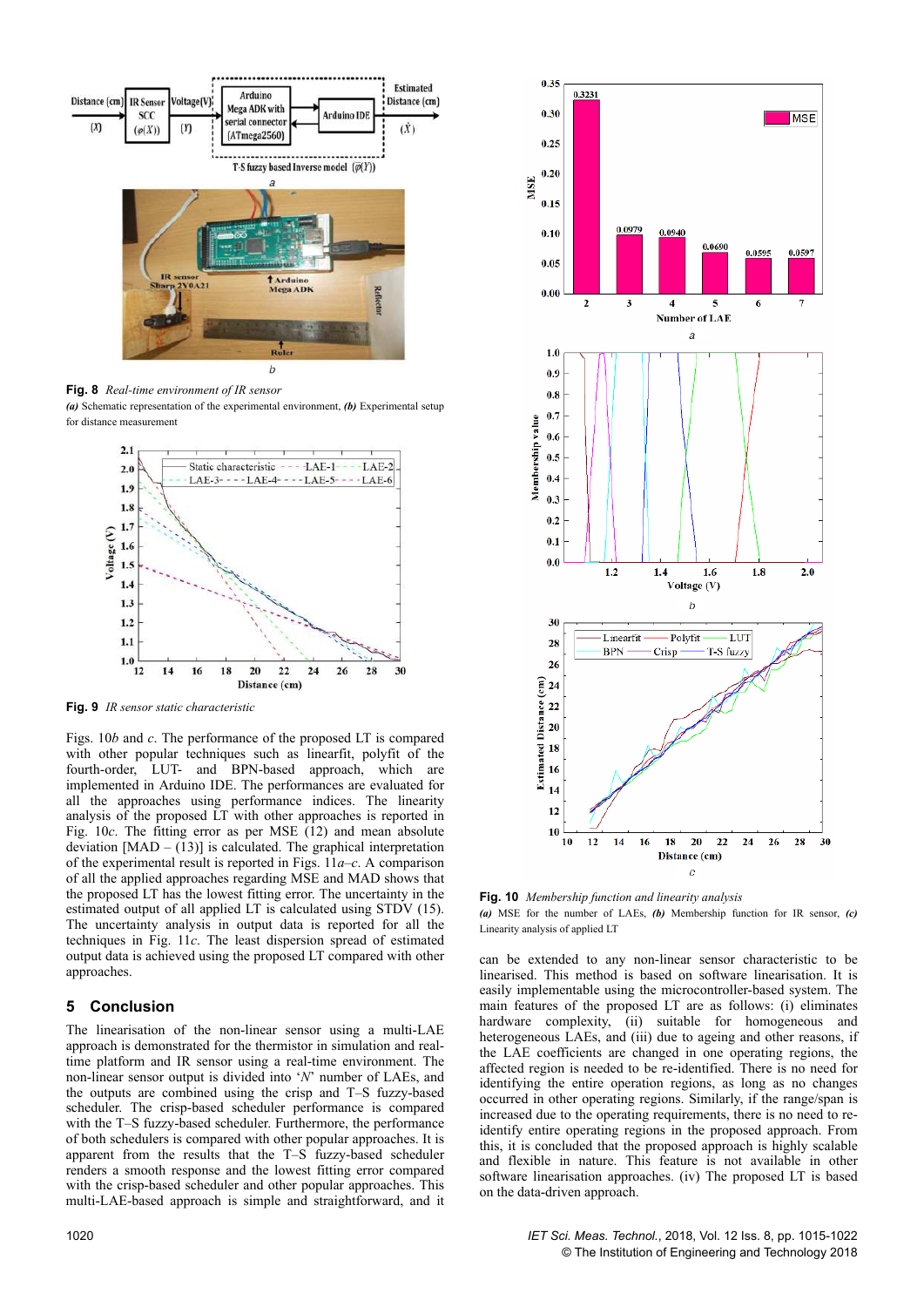|  |  | <b>Table 5</b> LAE coefficients for IR sensor |  |  |  |  |
|--|--|-----------------------------------------------|--|--|--|--|
|--|--|-----------------------------------------------|--|--|--|--|

| Voltage, V          | Distance, cm      | $a_i$ , cm | $b_i$ , cm/V |
|---------------------|-------------------|------------|--------------|
| $(2.0616 - 1.7032)$ | $(11.75 - 14.94)$ | 30.09      | $-8.90$      |
| $(1.7032 - 1.4620)$ | $(14.94 - 18.00)$ | 36.57      | $-12.68$     |
| $(1.4620 - 1.3223)$ | $(18.00 - 21.28)$ | 52.31      | $-23.47$     |
| $(1.3223 - 1.1706)$ | $(21.28 - 24.21)$ | 46.81      | $-19.31$     |
| $(1.1706 - 1.0901)$ | $(24.21 - 26.92)$ | 63.61      | $-33.66$     |
| $(1.0901 - 1.0069)$ | $(26.92 - 29.92)$ | 66.21      | $-36.05$     |



**Fig. 11** *Graphical error analysis of IR sensor using (a)* MSE, *(b)* MAD, *(c)* STDV

#### **6** Acknowledgments

This publication is an outcome of the R&D work undertaken in the project under the Visvesvaraya Ph.D. scheme of Ministry of Electronics & Information Technology, Government of India, being

*IET Sci. Meas. Technol.*, 2018, Vol. 12 Iss. 8, pp. 1015-1022 © The Institution of Engineering and Technology 2018

implemented by the Digital India Corporation (formerly Media Lab Asia).

## **7References**

- [1] Pallàs, R., Areny, J.G.: '*Sensors and signal conditioning*' (Wiley India Pvt. Ltd, New Delhi, India, 2013, 2nd edn.)
- [2] Diamond, M.: 'Linearization of resistance thermometers and other transducers', *Rev. Sci. Instrum.*, 1970, **41**, (1), pp. 53–60
- [3] Patranabis, D., Ghosh, S., Bakshi, C.*, et al.*: 'Linearizing transducer characteristics', *IEEE Trans. Instrum. Meas.*, 1988, **37**, (1), pp. 66–69
- [4] Sarkar, A.R., Dey, D., Munshi, S.: 'Linearization of NTC thermistor characteristic using an op-amp based inverting amplifier', *IEEE Sens. J.*, 2013, **13**, (12), pp. 4621–4626
- [5] Bandyopadhyay, S., Das, A., Mukherjee, A.*, et al.*: 'A linearization scheme for thermistor-based sensing in biomedical studies', *IEEE Sens. J.*, 2016, **16**, (3), pp. 603–609
- [6] Stankovic, D., Elazar, J.: 'Thermistor multivibrator as the temperature-tofrequency converter and as a bridge for temperature measurement', *IEEE Trans. Instrum. Meas.*, 1977, **26**, (1), pp. 41–46
- [7] Rosa, V., Palma, L., Oliveira, A.*, et al.*: 'An inherently linear transducer using a thermistor practical approach'. Third Int. Conf. Sensor Technol., Tainan, Taiwan, 2008, pp. 491–495
- [8] Madhu Mohan, N., Jagdishkumar, V., Sankaran, P.: 'Linearizing dual-slope digital converter suitable for a thermistor', *IEEE Trans. Instrum. Meas.*, 2011, **60**, (5), pp. 1515–1521
- [9] Kumar, V., Lakshmi Narayana, K.: 'Development of thermistor signal conditioning circuit using artificial neural networks', *IET Sci. Meas. Technol.*, 2015, **9**, (8), pp. 955–961
- [10] Kumar, V., Lakshmi Narayana, K, Annepu, B.R.: 'Design and modeling of an intelligent temperature to frequency converter', *Measurement*, 2016, **85**, (5), pp. 54–64
- [11] Patra, J., Kot, A., Panda, G.: 'An intelligent pressure sensor using neural networks', *IEEE Trans. Instrum. Meas.*, 2000, **49**, (4), pp. 829–834
- [12] Patra, J., Ang, E.L., Meher, P.K.: 'A novel neural network based linearization and auto-compensation technique for sensors'. IEEE Int. Symp. Circuits and Systems (ISCAS), Island of Kos, Greece, 2006, pp. 1167–1170
- [13] Dias Pereira, J.M., Silva Girao, P.M.B., Postolache, O.: 'Fitting transducer characteristics to measured data', *IEEE Instrum. Meas. Mag.*, 2001, **4**, (4), pp. 26–39
- [14] Erdem, H.: 'Implementation of software-based sensor linearization algorithms on low-cost microcontrollers', *ISA Trans.*, 2010, **49**, (4), pp. 552–558
- [15] Sarma, U., Boruah, P.K.: 'Design and development of a high precision thermocouple based smart industrial thermometer with on line linearisation and data logging feature', *Meas. J. Int. Meas. Confederation*, 2010, **43**, (10), pp. 1589–1594
- [16] Prakash, J., Srinivasan, K.: 'Design of nonlinear PID controller and a nonlinear model predictive controller for a continuous stirred tank reactor', *ISA Trans.*, 2009, **48**, (3), pp. 273–282
- [17] Srinivasan, K., Anbarasan, K.: 'Fuzzy scheduled RTDA controller design', *ISA Trans.*, 2013, **52**, (2), pp. 252–267
- [18] Takagi, T., Sugeno, M.: 'Fuzzy identification of systems and its applications to modeling and control', *IEEE Trans. Syst. Man Cybern.*, 1985, **15**, (1), pp. 116–132
- [19] Ross, T.J.: '*Fuzzy logic with engineering Application*' (Wiley India Pvt. Ltd, New Delhi, India, 2012, 3rd edn.)
- [20] Marinov, M., Djamkkov, M.: 'An adaptive approach for linearization of temperature sensor characteristics'. IEEE, 2004, no. 2, pp. 417–420 [21] 'Sharp IR distance sensor GP2Y0A21YK0F' Available at http://
- www.sharpworld.com/products/device/lineup/data/pdf/datasheet/
- gp2y0a21yk\_e.pdf, accessed 10th May 2017 [22] Bentley, J.P.: '*Principles of measurement Systems*' (Pearson Education Limited, Harlow, England, 2005, 4th edn.)

#### **8Appendix**

The linearisation accuracy is obtained by calculating MSE, MAD and STDV as statistical performance indices. The magnitude of MSE accounts for a fitting error of LT. It is given by

$$
MSE = \sum_{i=1}^{N} \frac{(IV - EV)^2}{N}
$$
 (12)

The comparison of different LT regarding fitting accuracy is expressed using MAD. It is given by

$$
MAD = \frac{\sum_{1}^{n} |relative error|}{n}
$$
 (13)

where

1021